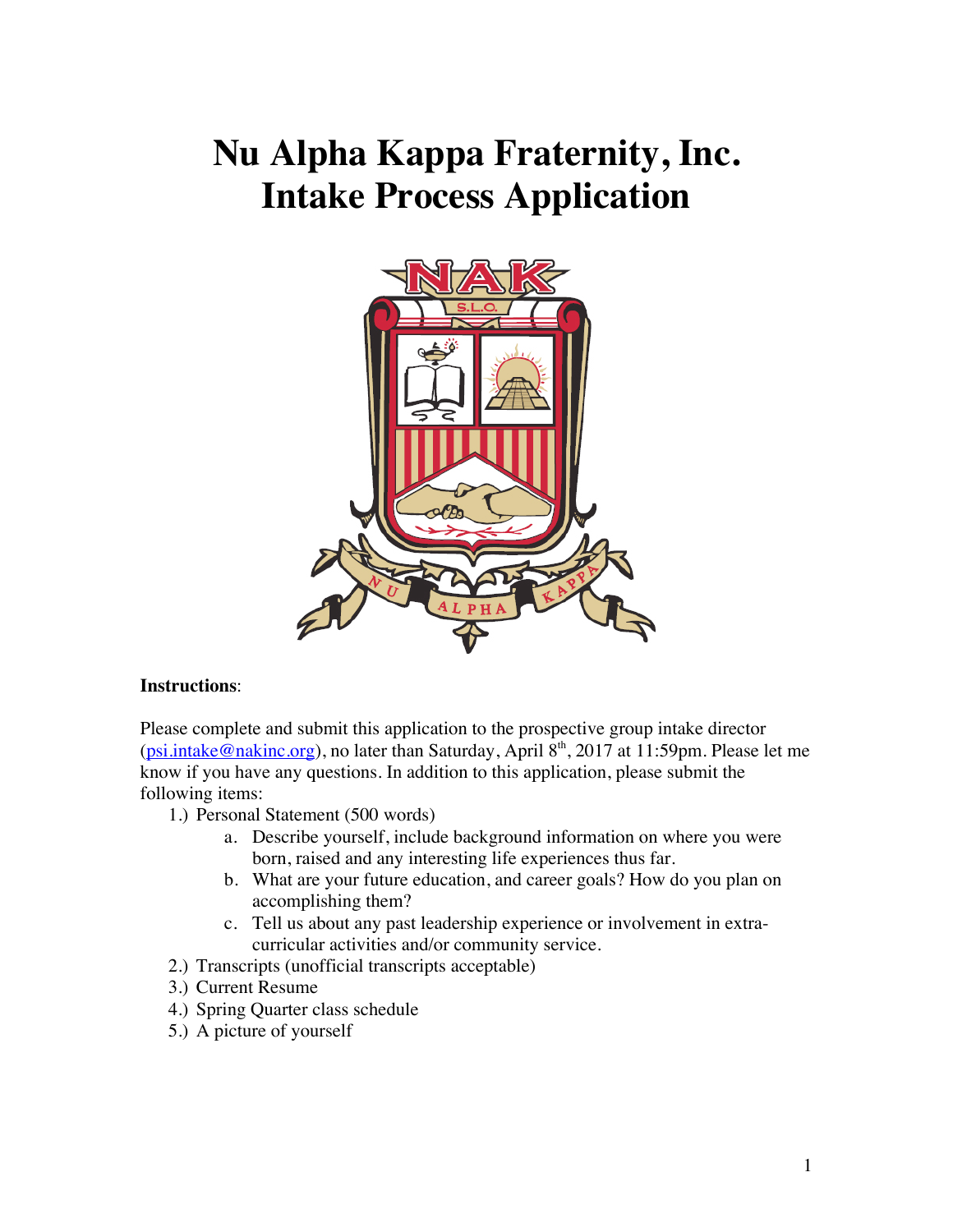

# **Applicant Information**

| Full Name:              |                   |                                     |                           |         |             |
|-------------------------|-------------------|-------------------------------------|---------------------------|---------|-------------|
| <b>Current Address:</b> |                   |                                     | <b>Permanent Address:</b> |         |             |
| City, State Zip:        |                   |                                     | City, State Zip:          |         |             |
| Cell Phone:             | Home Phone:       |                                     |                           |         | Work Phone: |
| Status/Major:           | Cumulative G.P.A: |                                     |                           | E-mail: |             |
| Father's Name:          |                   | Mother's Name:                      |                           |         |             |
| Number of Siblings:     |                   | <b>Expected Date of Graduation:</b> |                           |         |             |

# **Class Schedule**

| Please include a class schedule. |           |              |  |
|----------------------------------|-----------|--------------|--|
| Class:                           | Day/Time: | Bldg./Rm.#   |  |
| Class:                           | Day/Time: | Bldg./Rm.#   |  |
| Class:                           | Day/Time: | Bldg./Rm.#   |  |
| Class:                           | Day/Time: | Bldg./Rm.#   |  |
| Class:                           | Day/Time: | $Bldg/Rm.$ # |  |
| Class:                           | Day/Time: | Bldg/Rm.#    |  |
| Units in Quarter:                |           |              |  |

## **Special Interests**

Hobbies:

Goals/Interests:

Organizations/Clubs: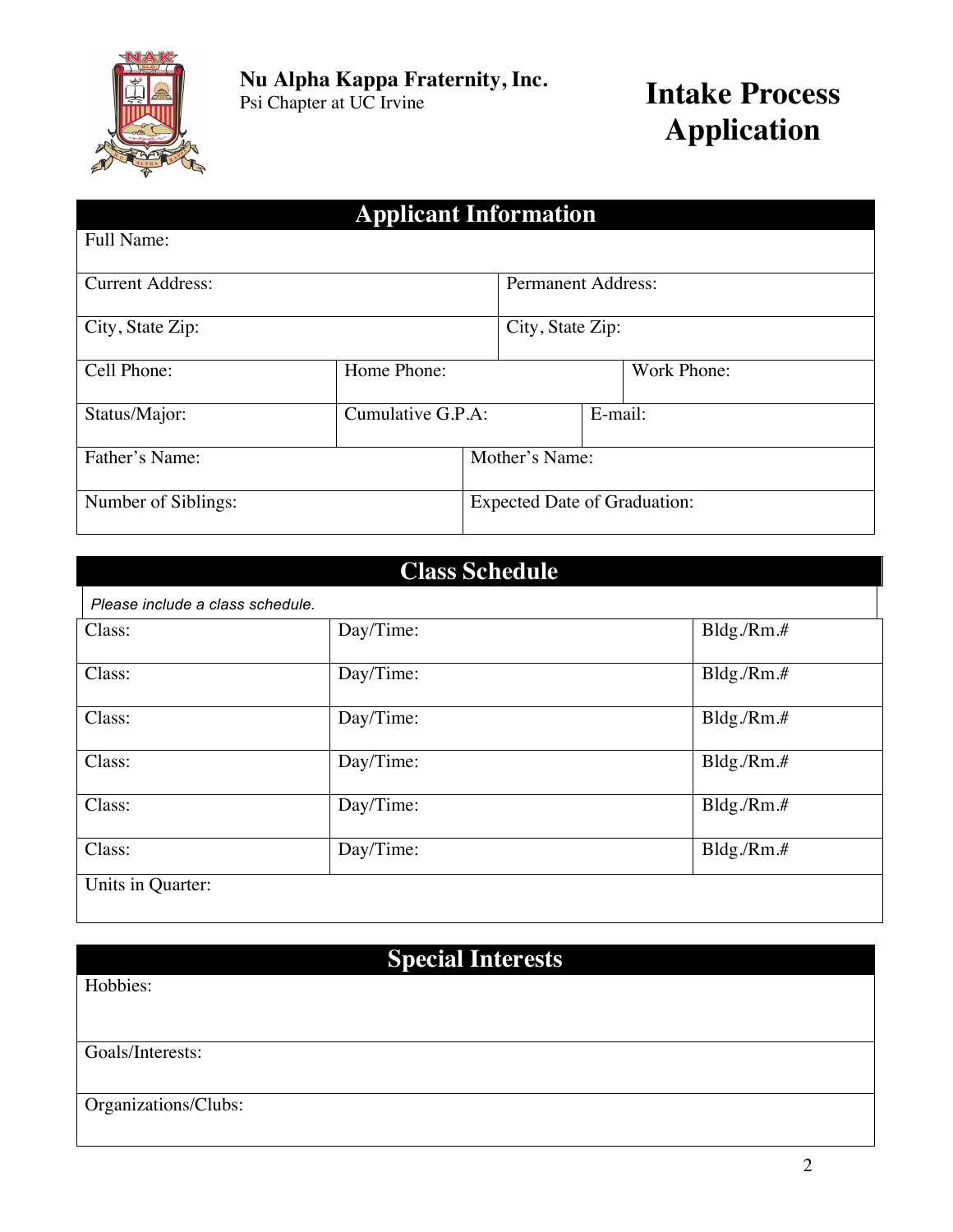

**Nu Alpha Kappa Fraternity, Inc.**

# **Intake Process Application**

### **Employment Information**

| Name:                |           |
|----------------------|-----------|
| Address:             |           |
| Work hours per week: | Sunday:   |
| Monday:              | Tuesday:  |
| Wednesday:           | Thursday: |
| Friday:              | Saturday: |

### **General Questions**

How did you hear about Nu Alpha Kappa?

What are you seeking in an organization?

Do you have any active social media profiles (Google+, Facebook, Twitter, LinkedIn, Tumbler, etc)? If so, please provide a link to your online profiles.

#### **References**

| Please list three references. |               |        |  |  |
|-------------------------------|---------------|--------|--|--|
| Full Name:                    | Relationship: |        |  |  |
| Company:                      |               | Phone: |  |  |
| Address:                      |               |        |  |  |
| Full Name:                    | Relationship: |        |  |  |
| Company:                      |               | Phone: |  |  |
| Address:                      |               |        |  |  |

### **Disclaimer and Signature**

*I certify that my answers are true and complete to the best of my knowledge.* 

*If this application leads to acceptance, I understand that false or misleading information in my application or interview may result in my release.*

Signature: Date: